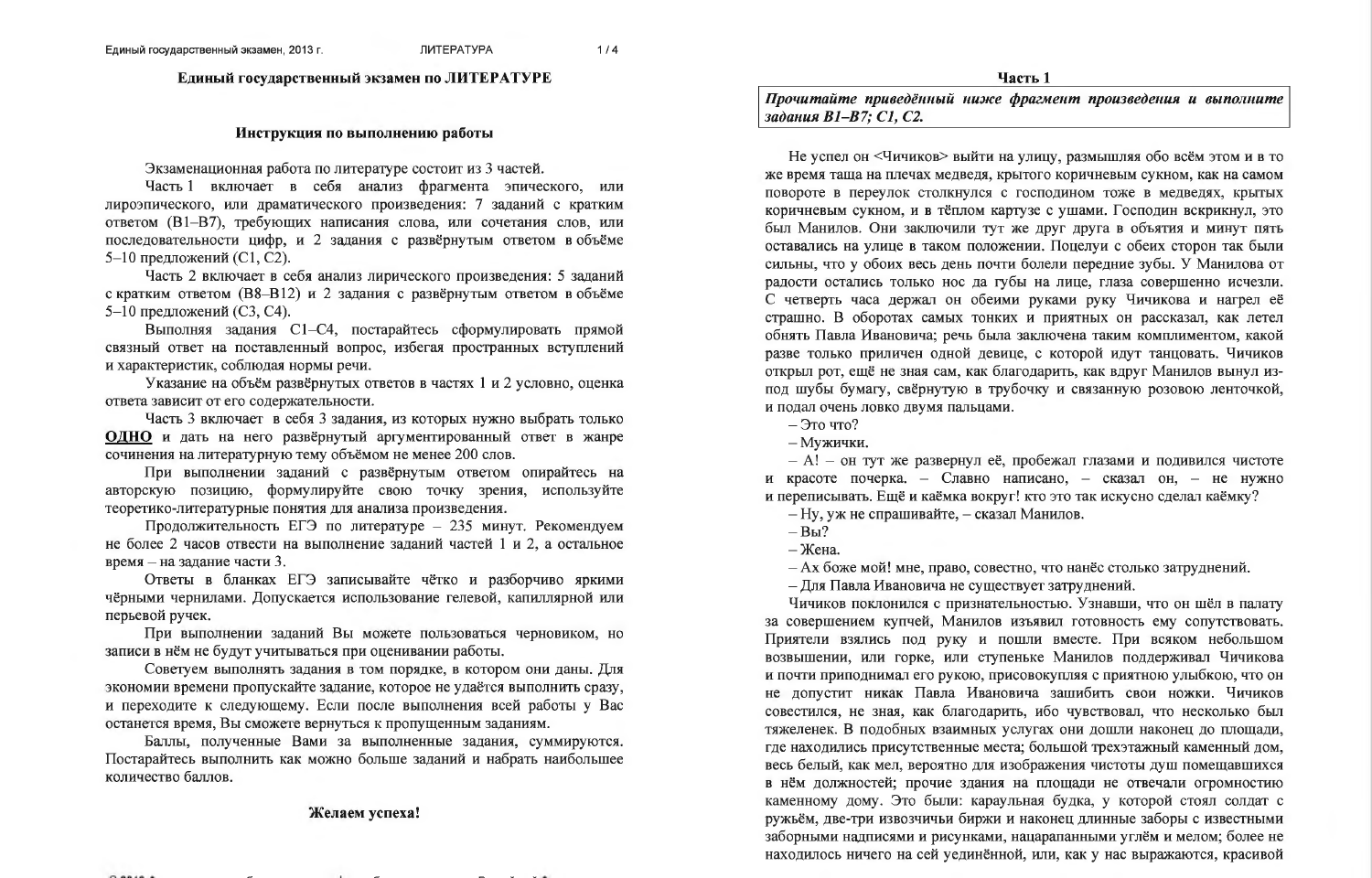площади. Из окон второго и третьего этажа иногда высовывались неподкупные головы жрецов Фемиды и в ту ж минуту прятались опять: вероятно, в то время входил в комнату начальник. Приятели не взошли, а взбежали по лестнице, потому что Чичиков, стараясь избегнуть поллерживанья под руки со стороны Манилова, ускорял шаг, а Манилов тоже, с своей стороны, летел вперёд, стараясь не позволить Чичикову устать, и потому оба запыхались весьма сильно, когда вступили в тёмный коридор. Ни в коридорах, ни в комнатах взор их не был поражён чистотою. Тогда ещё не заботились о ней; и то, что было грязно, так и оставалось грязным, не принимая привлекательной наружности. Фемида просто, какова есть, в неглиже и халате принимала гостей. Следовало бы описать канцелярские комнаты, которыми проходили наши герои, но автор питает сильную робость ко всем присутственным местам. Если и случалось ему проходить их даже в блистательном и облагороженном виде, с лакированными полами и столами, он старался пробежать как можно скорее, смиренно опустив и потупив глаза в землю, а потому совершенно не знает, как там всё благоденствует и процветает. Герои наши видели много бумаги и черновой и белой, наклонившиеся головы, широкие затылки, фраки, сертуки губернского покроя и даже просто какую-то светло-серую куртку, отделившуюся весьма резко, которая, своротив голову набок и положив её почти на самую бумагу, выписывала бойко и замашисто какой-нибудь протокол об оттяганьи земли или описке имения, захваченного каким-нибудь мирным помещиком, покойно доживающим век свой под судом, нажившим себе и детей и внуков под его покровом, да слышались урывками короткие выражения, произносимые хриплым голосом: «Одолжите, Федосей Федосеевич, дельцо за N 368!» «Вы всегда куда-нибудь затаскаете пробку с казённой чернильницы!» Иногда голос более величавый, без сомнения, одного из начальников, раздавался повелительно: «На, перепиши! а не то снимут сапоги и просидишь ты у меня шесть суток не евши». Шум от перьев был большой и походил на то, как будто бы несколько телег с хворостом проезжали лес, заваленный на четверть аршина иссохшими листьями.

(Н.В. Гоголь, «Мёртвые души»)

Ответом к заданиям В1-В7 является слово, или словосочетание, или последовательность цифр. Впишите ответы сначала в текст работы, а затем перенесите их в бланк ответов № 1 справа от номера соответствующего задания, начиная с первой клеточки, без пробелов, запятых и других дополнительных символов. Каждую букву (иифру) пишите в отдельной клеточке в соответствии с приведёнными в бланке образиами.

Укажите авторское определение жанра «Мёртвых душ».

 $2/4$ 

 $B2$ Назовите средство выразительности, основанное на сопоставлении предметов («дом, весь белый, как мел»).

Встретившись, Манилов и Чичиков вступают в разговор. Как называется  $B3$ такой обмен репликами в художественном произведении?

Ответ: на полно по себя в себя с после с себя с по себя с по себя с по себя с по себя с по себя с по себя с по

Оформляя свою покупку, Чичиков встречается в городе не только  $B4$ с Маниловым, но и с другими лицами. Установите соответствие между персонажами и цитатами, которые описывают их действия или иллюстрируют их поведение.

К каждой позиции первого столбца подберите соответствующую позицию из второго столбца.

### ПЕРСОНАЖИ

- А) Иван Антонович «кувшиное рыло»
- Б) полицеймейстер
- В) Собакевич

## **ІІИТАТЫ**

- 1) «вышел из комнаты, сказавши Петрушке: "Ступай раздевать барина!"»
- 2) «пристроился к осетру и... в четверть часа с небольшим лоехал его всего»
- 3) «сказал потихоньку Чичикову: "Крестьян накупили на сто тысяч, а за труды дали только одну беленькую"»
- 4) «был среди граждан совершенно как в родной семье, а в лавки и в гостиный двор наведывался, как в собственную кладовую»

Ответ запишите цифрами в таблице и перенесите в бланк ответов № 1.

Говоря о чиновниках, Н.В. Гоголь вместо упоминания персонажа указывает **B5** на его признак: «...видели ...куртку, которая, своротив голову набок и положив её почти на самую бумагу, выписывала бойко и замашисто». Назовите это выразительное средство.

Ответ: and the contract of the contract of the contract of

Ответ: по последните село в село в село в село в село в село в село в село в село в село в село в село в село в

 $B1$ 

**Contract Contract Contract**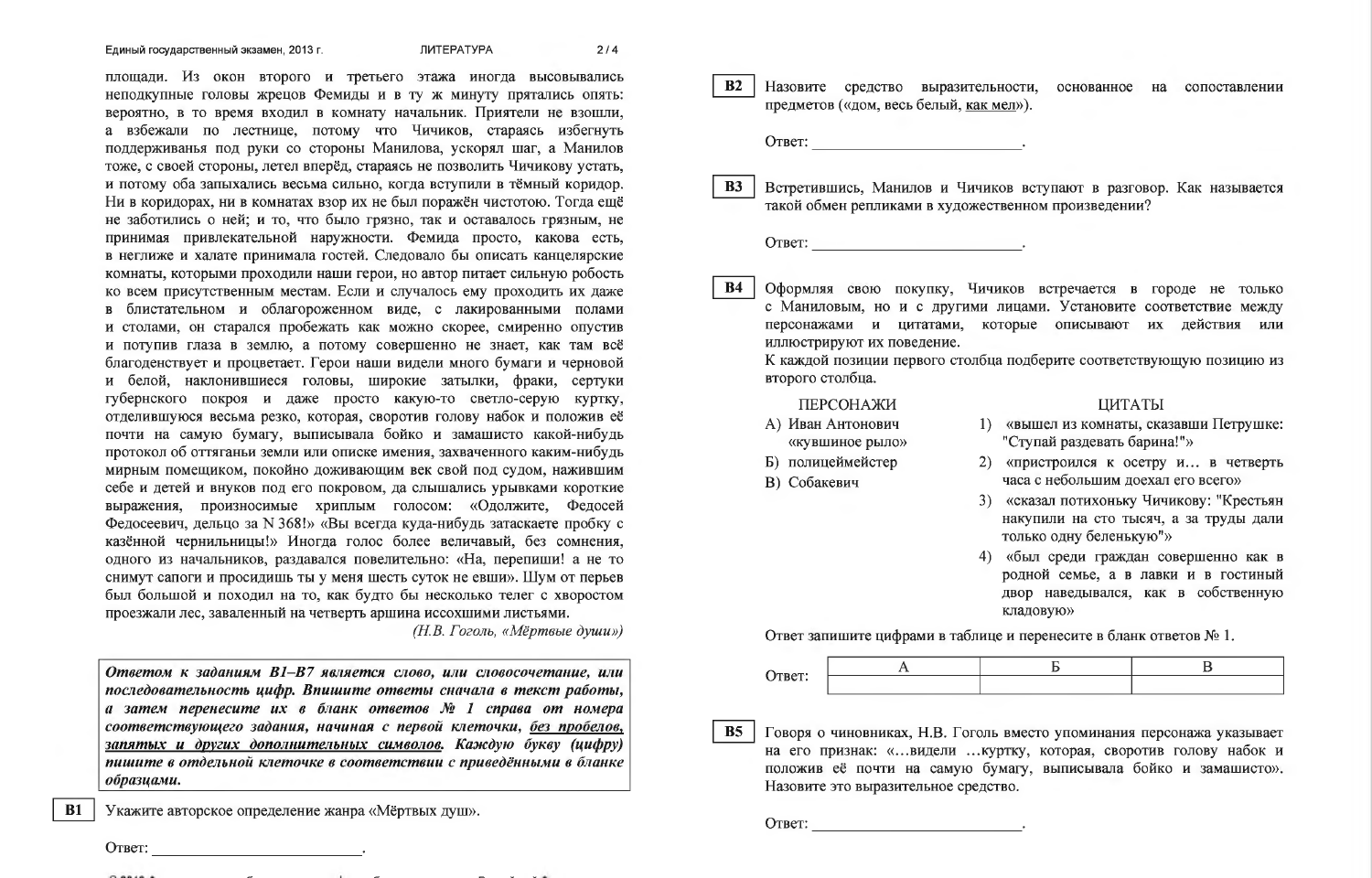**B6** В приведённом фрагменте автор, описывая центральную площадь, использует слово «красивая» в значении, противоположном буквально высказанному. Как называется такой приём?

Каким термином обозначают выразительную подробность в художественном произведении (например, розовая ленточка, которой перевязан список крестьян)?

Ответ: При последните село в село с последните село с последните село с последните село с последните село с по

 $B7$ 

Для выполнения заданий С1 и С2 используйте бланк ответов № 2. Запишите сначала номер задания, а затем дайте прямой связный ответ на вопрос (примерный объём - 5-10 предложений).

Опирайтесь на авторскую позицию, при необходимости излагайте свою точку зрения. Аргументируйте ответ, опираясь на текст произведения. Выполняя задание С2, подберите для сопоставления два произведения разных авторов (в одном из примеров допустимо обращение к произведению того автора, которому принадлежит исходный текст); укажите названия произведений и фамилии авторов; обоснуйте Ваш выбор и сопоставьте произведения с предложенным текстом в заданном направлении анализа.

Ответы записывайте чётко и разборчиво, соблюдая нормы речи.

- $C1$ Как в приведённом фрагменте раскрывается натура Манилова?
- В каких произведениях русской литературы автор, подобно Н.В. Гоголю,  $C2$ смеётся над своими персонажами и в чём эти произведения можно сопоставить с «Мёртвыми душами»?

 $* * *$ 

Я научилась просто, мудро жить, Смотреть на небо и молиться Богу, И долго перед вечером бродить, Чтоб утомить ненужную тревогу.

Когда шуршат в овраге лопухи И никнет гроздь рябины жёлто-красной, Слагаю я весёлые стихи О жизни тленной, тленной и прекрасной.

Я возвращаюсь. Лижет мне ладонь Пушистый кот, мурлыкает умильней, И яркий загорается огонь На башенке озерной лесопильни.

Лишь изредка прорезывает тишь Крик аиста, слетевшего на крышу. И если в дверь мою ты постучишь, Мне кажется, я даже не услышу.

(А.А. Ахматова, 1912)

Ответом к заданиям В8-В12 является слово, или словосочетание, или последовательность цифр. Впишите ответы сначала в текст работы. а затем перенесите их в бланк ответов № 1 справа от номера соответствующего задания, начиная с первой клеточки, без пробелов, запятых и других дополнительных символов. Каждую букву (иифру) пишите в отдельной клеточке в соответствии с приведёнными в бланке образцами.

К какому роду литературы относится данное произведение А.А. Ахматовой? **B8** 

Ответ: что с последните село с последните село с последните село с последните село с последните село с последните с

Как называется художественный приём одушевления предмета, явления, **B9** использованный поэтом: «утомить... тревогу»?

Ответ: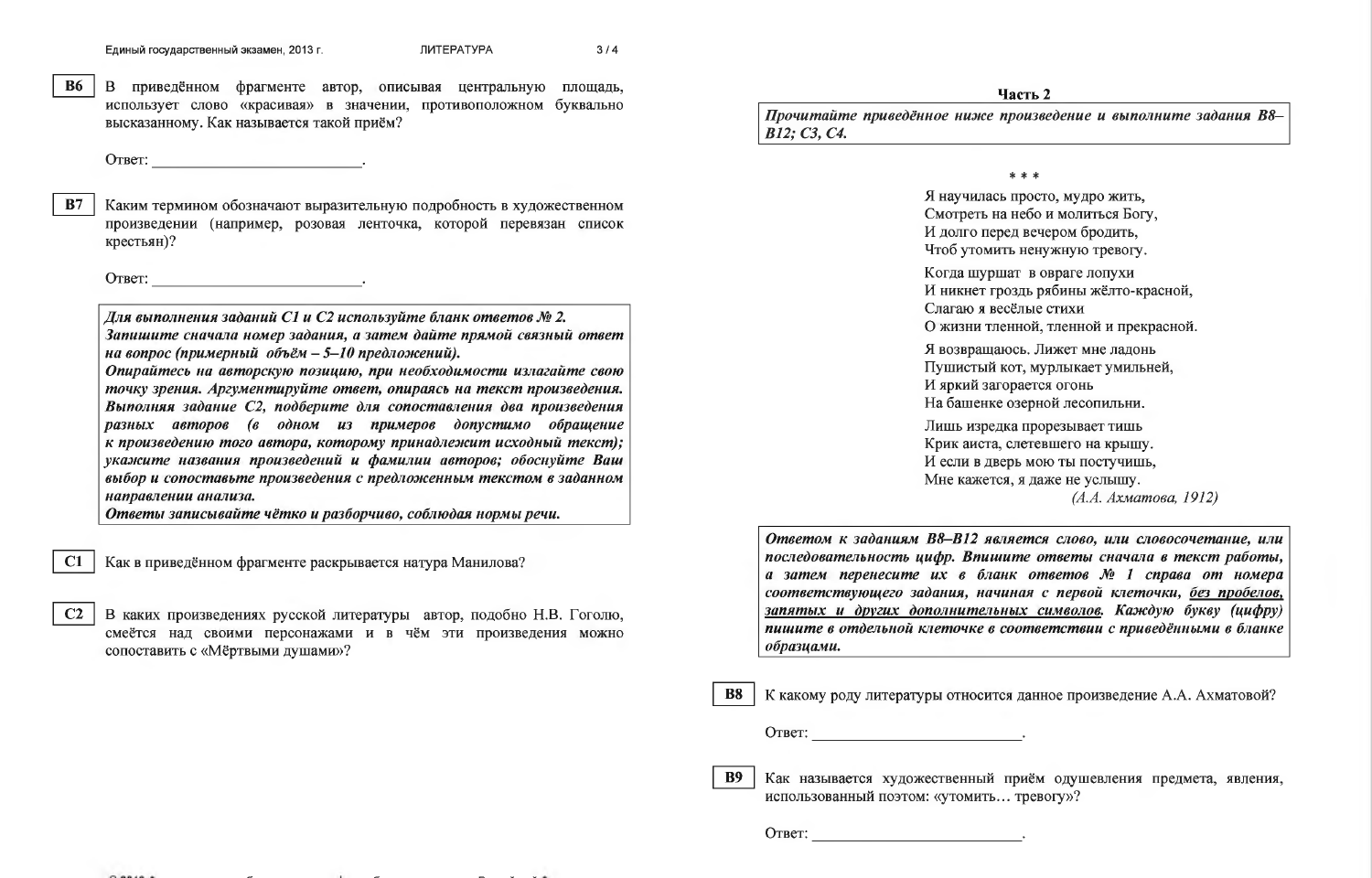Ответ: При последните село в село с при последните село с при последните село с при последните село с при последните село с при последните село с при последните село с при последните село с при последните село с при послед

строки «О жизни тленной, тленной и прекрасной».

 $4/4$ 

В каких произведениях русской лирики звучит тема разлуки и как они перекликаются со стихотворением А.А. Ахматовой «Я научилась просто, мудро жить...»?

## Часть 3

|              | Для выполнения задания части 3 выберите только <u>ОДНУ</u> из |  |  |  |  |
|--------------|---------------------------------------------------------------|--|--|--|--|
|              | предложенных тем сочинений (С5.1, С5.2, С5.3).                |  |  |  |  |
| $\mathbf{r}$ |                                                               |  |  |  |  |

В бланке ответов № 2 укажите номер выбранной Вами темы, а затем напишите сочинение на эту тему в объёме не менее 200 слов (если объём сочинения менее 150 слов, то оно оценивается 0 баллов).

Опирайтесь на авторскую позицию и формулируйте свою точку зрения. Аргументируйте свои тезисы, опираясь на литературные произведения

(в сочинении по лирике необходимо проанализировать не менее трёх стихотворений).

Используйте теоретико-литературные понятия  $\partial \overline{u}$ анализа произведения.

Продумывайте композицию сочинения.

Сочинение пишите чётко и разборчиво, соблюдая нормы речи.

- В чём трагичность судьбы Печорина? (По роману М.Ю. Лермонтова  $C5.1$ «Герой нашего времени».)
- Почему Бородинское сражение показано Л.Н. Толстым как главное  $C<sub>5.2</sub>$ событие войны народной? (По роману Л.Н. Толстого «Война и  $MHD$ .)

Какой предстаёт судьба России в лирике А.А. Блока?  $C5.3$ 

|  |  |  |                                                                  |  | В11 Из приведённого ниже перечня выберите три названия художественных |  |
|--|--|--|------------------------------------------------------------------|--|-----------------------------------------------------------------------|--|
|  |  |  | средств и приёмов, использованных поэтом в данном стихотворении. |  |                                                                       |  |

1) гротеск

 $R10$ 

**B12** 

- 2) неологизм
- 3) эпитет
- 4) аллитерация
- 5) инверсия

Впишите соответствующие номера в таблицу в любой последовательности и перенесите в бланк ответов № 1.

Назовите художественное средство, усиливающее эмоциональное звучание

Ответ:

Каким размером написано стихотворение А.А. Ахматовой «Я научилась просто, мудро жить...»? (Ответ дайте без указания количества стоп.)

Ответ: что с последните село с последните село с последните село с последните село с последните село с последните с

Для выполнения заданий СЗ и С4 используйте бланк ответов № 2. Запишите сначала номер задания, а затем дайте прямой связный ответ на вопрос (примерный объём - 5-10 предложений).

Опирайтесь на авторскую позицию, при необходимости излагайте свою точку зрения. Аргументируйте ответ, опираясь на текст произведения. Выполняя задание С4, подберите для сопоставления два произведения разных авторов (в одном из примеров допустимо обращение к произведению того автора, которому принадлежит исходный текст); укажите названия произведений и фамилии авторов; обоснуйте Ваш выбор и сопоставьте произведения с предложенным текстом в заданном направлении анализа.

Ответы записывайте чётко и разборчиво, соблюдая нормы речи.

Каково эмоциональное состояние лирической героини стихотворения  $C3$ «Я научилась просто, мудро жить...» и как оно выражено в тексте?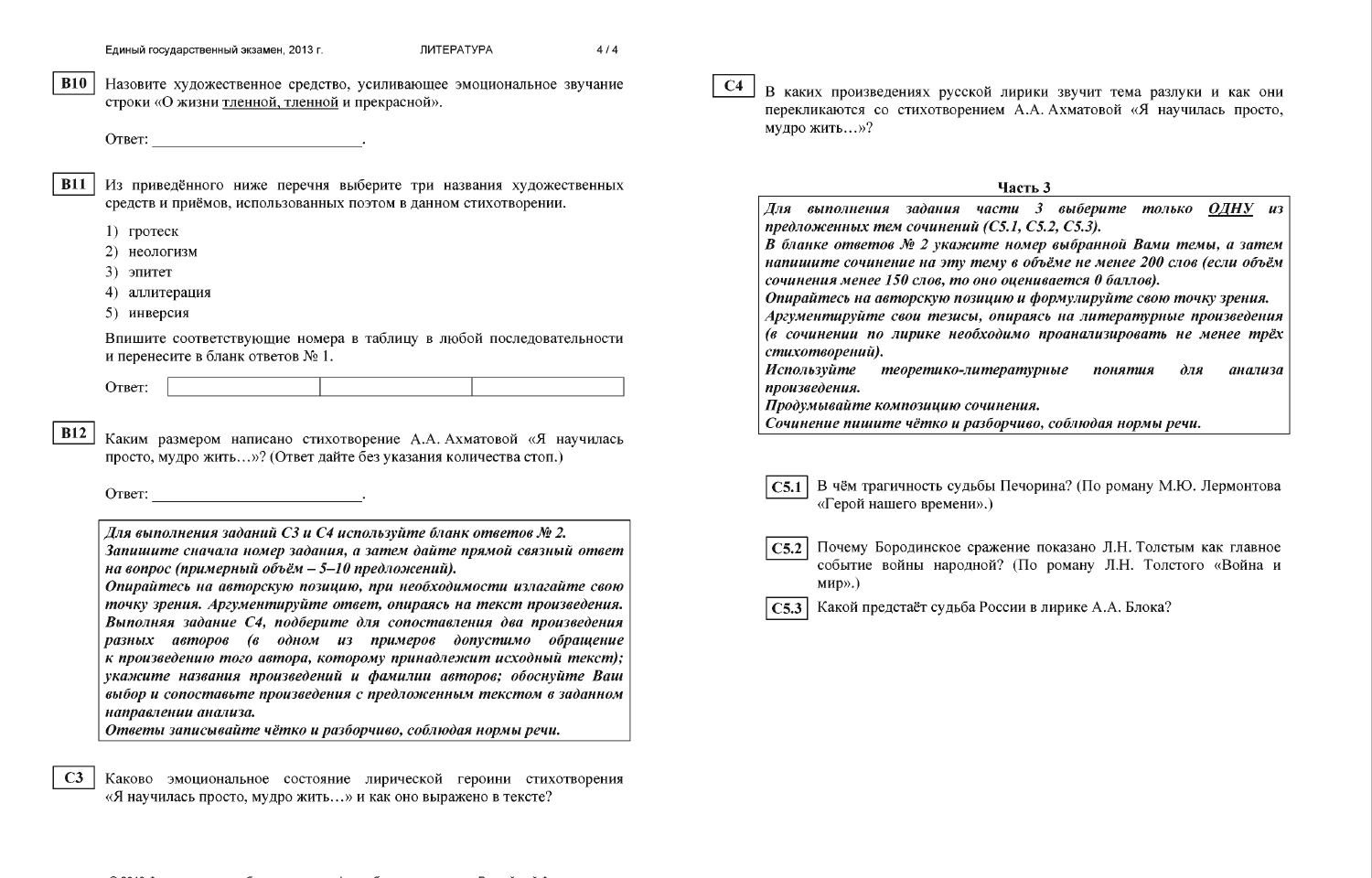Единый государственный экзамен по ЛИТЕРАТУРЕ

### Инструкция по выполнению работы

Экзаменационная работа по литературе состоит из 3 частей.

Часть 1 включает в себя анализ фрагмента эпического, или лироэпического, или драматического произведения: 7 заданий с кратким ответом (B1-B7), требующих написания слова, или сочетания слов, или последовательности цифр, и 2 задания с развёрнутым ответом в объёме 5-10 предложений (С1, С2).

Часть 2 включает в себя анализ лирического произведения: 5 заданий с кратким ответом (В8-В12) и 2 задания с развёрнутым ответом в объёме 5-10 предложений (СЗ, С4).

Выполняя задания С1-С4, постарайтесь сформулировать прямой связный ответ на поставленный вопрос, избегая пространных вступлений и характеристик, соблюдая нормы речи.

Указание на объём развёрнутых ответов в частях 1 и 2 условно, оценка ответа зависит от его содержательности.

Часть 3 включает в себя 3 задания, из которых нужно выбрать только ОДНО и дать на него развёрнутый аргументированный ответ в жанре сочинения на литературную тему объёмом не менее 200 слов.

При выполнении заданий с развёрнутым ответом опирайтесь на авторскую позицию, формулируйте свою точку зрения, используйте теоретико-литературные понятия для анализа произведения.

Продолжительность ЕГЭ по литературе - 235 минут. Рекомендуем не более 2 часов отвести на выполнение заданий частей 1 и 2, а остальное время - на задание части 3.

Ответы в бланках ЕГЭ записывайте чётко и разборчиво яркими чёрными чернилами. Допускается использование гелевой, капиллярной или перьевой ручек.

При выполнении заданий Вы можете пользоваться черновиком, но записи в нём не будут учитываться при оценивании работы.

Советуем выполнять задания в том порядке, в котором они даны. Для экономии времени пропускайте задание, которое не удаётся выполнить сразу, и переходите к следующему. Если после выполнения всей работы у Вас останется время, Вы сможете вернуться к пропущенным заданиям.

Баллы, полученные Вами за выполненные задания, суммируются. Постарайтесь выполнить как можно больше заланий и набрать наибольшее количество баллов.

### Желаем успеха!

Часть 1

Прочитайте приведённый ниже фрагмент произведения и выполните задания В1-В7; С1, С2.

Ему так ничтожны казались в эту минуту все интересы, занимавшие Наполеона, так мелочен казался ему сам герой его, с этим мелким тщеславием и радостью победы, в сравнении с тем высоким, справедливым и добрым небом, которое он видел и понял, - что он не мог отвечать ему.

Да и всё казалось так бесполезно и ничтожно в сравнении с тем строгим и величественным строем мысли, который вызывали в нём ослабление сил от истекшей крови, страдание и близкое ожидание смерти. Глядя в глаза Наполеону, князь Андрей думал о ничтожности величия, о ничтожности жизни, которой никто не мог понять значения, и о ещё большем ничтожестве смерти, смысл которой никто не мог понять и объяснить из живущих.

Император, не дождавшись ответа, отвернулся и, отъезжая, обратился к одному из начальников:

- Пусть позаботятся об этих господах и свезут их в мой бивуак; пускай мой доктор Ларрей осмотрит их раны. До свидания, князь Репнин, - И он, тронув лошадь, галопом поехал дальше.

На лице его было сиянье самодовольства и счастия.

Солдаты, принесшие князя Андрея и снявшие с него попавшийся им золотой образок, навешенный на брата княжною Марьею, увидав ласковость, с которою обращался император с пленными, поспешили возвратить образок.

Князь Андрей не видал, кто и как надел его опять, но на груди его сверх мундира вдруг очутился образок на мелкой золотой цепочке.

«Хорошо бы это было, - подумал князь Андрей, взглянув на этот образок, который с таким чувством и благоговением навесила на него сестра, - хорошо бы это было, ежели бы всё было так ясно и просто, как оно кажется княжне Марье. Как хорошо бы было знать, где искать помощи в этой жизни и чего ждать после неё там, за гробом! Как бы счастлив и спокоен я был, ежели бы мог сказать теперь: Господи, помилуй меня!.. Но кому я скажу это? Или сила - неопределённая, непостижимая, к которой я не только не могу обращаться, но которой не могу выразить словами, - великое всё или ничего. - говорил он сам себе. - или это тот Бог, который вот злесь зашит. в этой ладанке, княжной Марьей? Ничего, ничего нет верного, кроме ничтожества всего того, что мне понятно, и величия чего-то непонятного, но важнейшего!»

Носилки тронулись. При каждом толчке он опять чувствовал невыносимую боль; лихорадочное состояние усиливалось, и он начинал бредить. Те мечтания об отце, жене, сестре и будущем сыне и нежность, которую он испытывал в ночь накануне сражения, фигура маленького,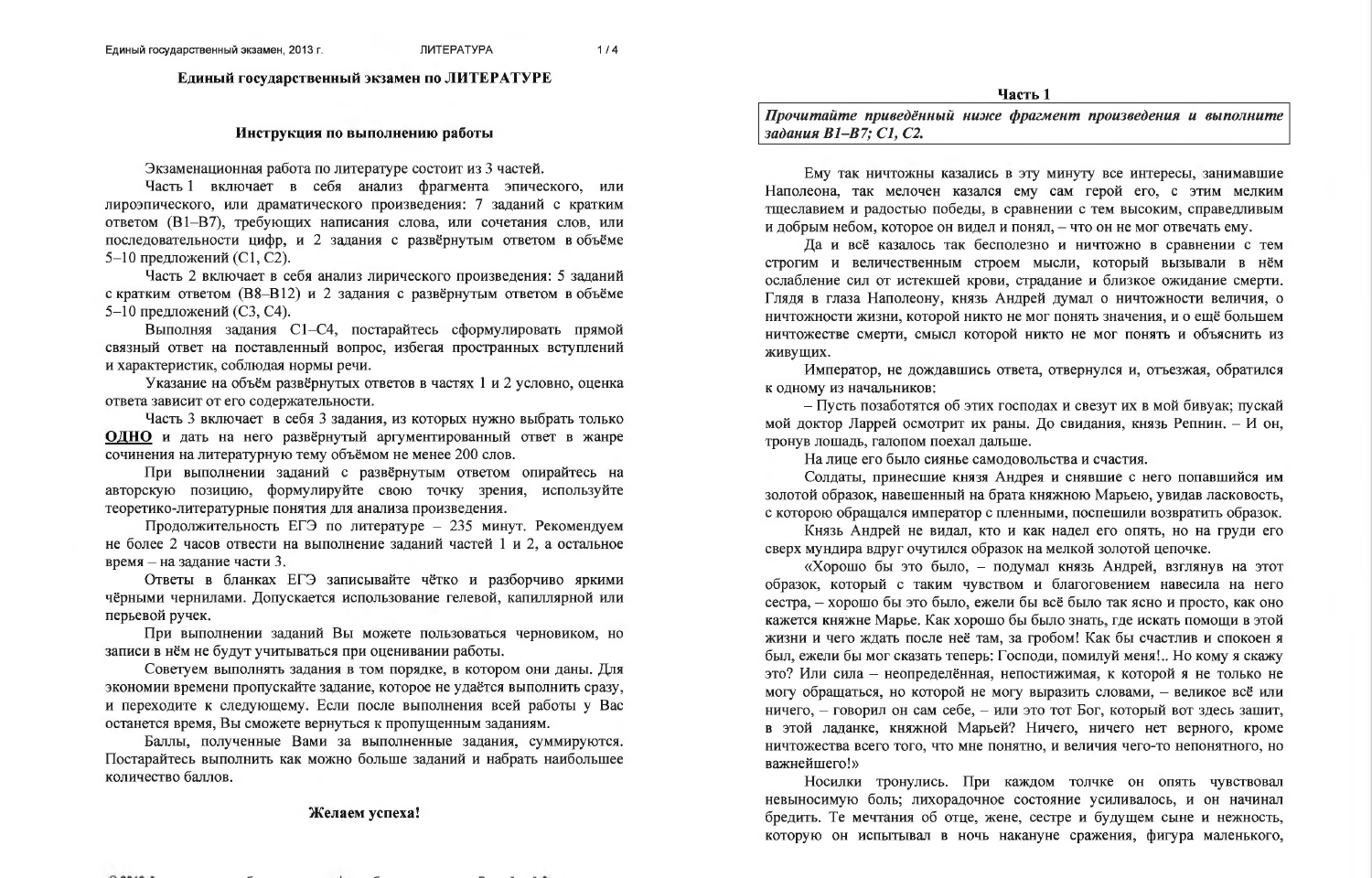ничтожного Наполеона и над всем этим высокое небо - составляли главное основание его горячечных представлений.

Тихая жизнь и спокойное семейное счастие в Лысых Горах представлялись ему. Он уже наслаждался этим счастием, когда вдруг являлся маленький Наполеон с своим безучастным, ограниченным и счастливым от несчастия других взглядом, и начинались сомнения, муки, и только небо обещало успокоение.

(Л.Н. Толстой, «Война и мир»)

Ответом к заданиям В1-В7 является слово, или словосочетание, или последовательность цифр. Впишите ответы сначала в текст работы. а затем перенесите их в бланк ответов № 1 справа от номера соответствующего задания, начиная с первой клеточки, без пробелов, запятых и других дополнительных символов. Каждую букву (цифру) пишите в отдельной клеточке в соответствии с приведёнными в бланке образцами.

 $B1$ 

К какому литературному жанру принадлежит «Война и мир»?

 $B2$ Назовите имя и фамилию старого князя – владельца усадьбы Лысые Горы.

 $O$ TBeT:  $\qquad \qquad \qquad$ 

Как называется литературное направление, принципы которого нашли своё **B3** воплошение в «Войне и мире»?

Ответ: что с последните село с последните село с последните село с последните село с последните село с последните с

Установите соответствие между персонажами «Войны и мира» и связанными **B4** с ними сюжетными ситуациями.

К каждой позиции первого столбца подберите соответствующую позицию из второго столбца.

ПЕРСОНАЖИ

А) князь Андрей

Б) Пьер

В) Элен

СЮЖЕТНЫЕ СИТУАЦИИ

- 1) вынашивает план покушения на Наполеона
	- 2) организует «профранцузский» кружок

3) разочаровывается в Наполеоне, оставив идею «своего Тулона»

4) участвует в переговорах с Наполеоном

Ответ запишите цифрами в таблице и перенесите в бланк ответов № 1.

| <b>TRET:</b> |  |  |
|--------------|--|--|
|              |  |  |

 $B5$ Фраза «Хорошо бы это было... ежели бы всё было так ясно и просто, как оно кажется княжне Марье» является началом высказывания князя Андрея, обращённого к самому себе и не произнесённого вслух. Как называется использованный здесь приём?

Ответ: по последните село в село в село в село в село в село в село в село в село в село в село в село в село в

**B6** Как называется приём противопоставления в художественном произведении («ничтожный» Наполеон и «высокое небо»)?

Ответ: при последните село с при последните село с при последните село с при последните село с при последните с

 $B7$ Как называется вопрос, не требующий ответа: «Но кому скажу я это?»

Ответ: при последните село в село в село в село в село в село в село в село в село в село в село в село в село в с

Для выполнения заданий С1 и С2 используйте бланк ответов № 2. Запишите сначала номер задания, а затем дайте прямой связный ответ на вопрос (примерный объём - 5-10 предложений).

Опирайтесь на авторскую позицию, при необходимости излагайте свою точку зрения. Аргументируйте ответ, опираясь на текст произведения. Выполняя задание С2, подберите для сопоставления два произведения разных авторов (в одном из примеров допустимо обрашение к произведению того автора, которому принадлежит исходный текст); укажите названия произведений и фамилии авторов; обоснуйте Ваш выбор и сопоставьте произведения с предложенным текстом в заданном направлении анализа.

Ответы записывайте чётко и разборчиво, соблюдая нормы речи.

Почему данный эпизод в судьбе князя Андрея можно назвать поворотным?  $C1$ 

 $C2$ Какие герои русской литературы, подобно князю Андрею, изменяли свои взгляды на жизнь после перенесённых душевных потрясений и в чём этих героев можно сопоставить с Андреем Болконским?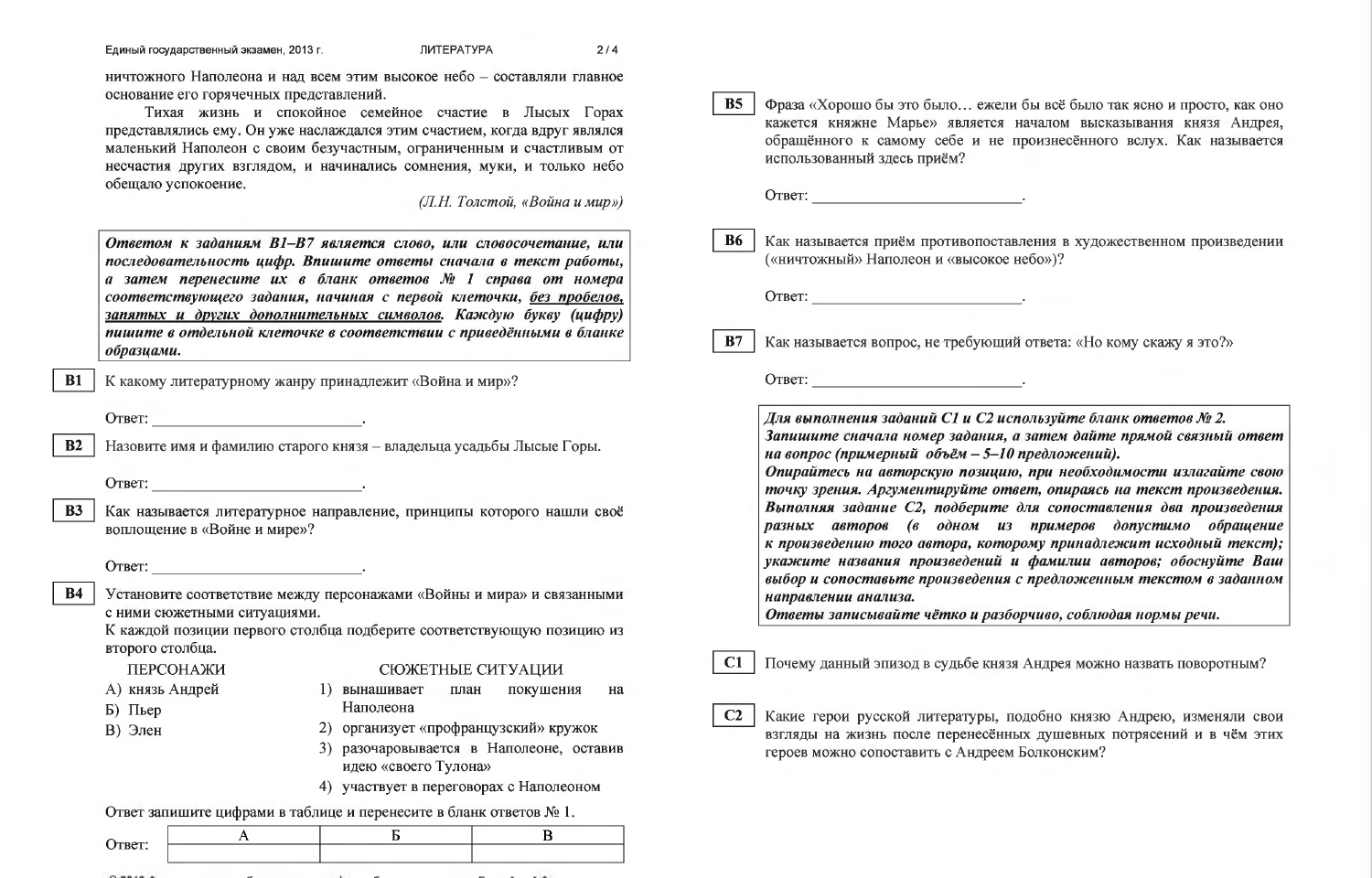Часть 2 **B10** | Как называется созвучие концов стихотворных строк (снов – основ; истин – Прочитайте приведённое ниже произведение и выполните задания В8бескорыстен и т.п.)? B12; C3, C4. Ответ: по последните село в село в село в село в село в село в село в село в село в село в село в село в село в Любить иных - тяжёлый крест, А ты прекрасна без извилин, В11 Из приведённого ниже перечня выберите три названия художественных И прелести твоей секрет средств и приёмов, использованных поэтом во второй строфе стихотворения. Разгадке жизни равносилен. Весною слышен шорох снов 1) инверсия И шелест новостей и истин. 2) метафора Ты из семьи таких основ. 3) анафора Твой смысл, как воздух, бескорыстен. 4) сравнение Легко проснуться и прозреть,  $5)$  гротеск Словесный сор из сердца вытрясть Впишите соответствующие номера в таблицу в любой последовательности И жить, не засоряясь впредь, и перенесите в бланк ответов № 1. Всё это - не большая хитрость. (Б.Л. Пастернак, 1931) Ответ: Ответом к заданиям В8-В12 является слово, или словосочетание, или  $B12$ Укажите размер, которым написано стихотворение Б.Л. Пастернака «Любить последовательность цифр. Впишите ответы сначала в текст работы, иных - тяжёлый крест...» (без указания количества стоп). а затем перенесите их в бланк ответов  $N_2$  1 справа от номера соответствующего задания, начиная с первой клеточки, без пробелов, запятых и других дополнительных символов. Каждую букву (цифру) Ответ: пишите в отдельной клеточке в соответствии с приведёнными в бланке образиами. К какому роду литературы относится это произведение? 

 $3/4$ 

Какой вид звукописи использует Пастернак в стихах: «Весною слышен R9

Ответ: по последните село в село в село в село в село в село в село в село в село в село в село в село в село в

шорох снов / И шелест новостей и истин»?

**B8**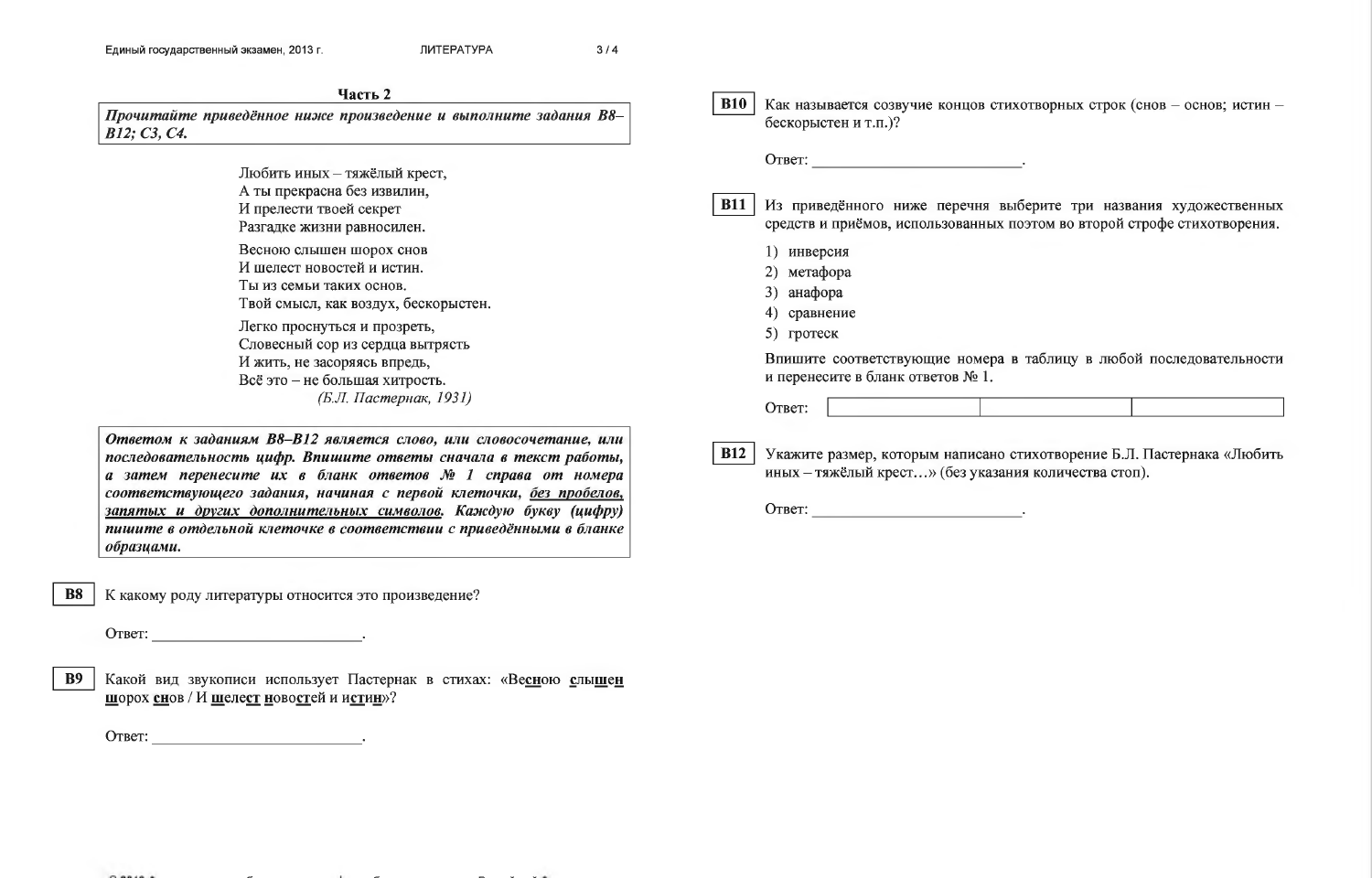Для выполнения заданий СЗ и С4 используйте бланк ответов № 2. Запишите сначала номер задания, а затем дайте прямой связный ответ на вопрос (примерный объём - 5-10 предложений).

 $4/4$ 

Опирайтесь на авторскую позицию, при необходимости излагайте свою точку зрения. Аргументируйте ответ, опираясь на текст произведения. Выполняя задание С4, подберите для сопоставления два произведения разных авторов (в одном из примеров допустимо обращение к произведению того автора, которому принадлежит исходный текст); укажите названия произведений и фамилии авторов; обоснуйте Ваш выбор и сопоставьте произведения с предложенным текстом в заданном направлении анализа.

Ответы записывайте чётко и разборчиво, соблюдая нормы речи.

 $C3$ 

Какие душевные открытия принесла любовь герою этого стихотворения?

Кто из русских поэтов обращался к размышлениям о сущности любви  $C4$ и в чём их произведения близки или контрастны стихотворению Б.Л. Пастернака?

Для выполнения задания части 3 выберите только ОДНУ из предложенных тем сочинений (С5.1, С5.2, С5.3).

В бланке ответов № 2 укажите номер выбранной Вами темы, а затем напишите сочинение на эту тему в объёме не менее 200 слов (если объём сочинения менее 150 слов, то оно оценивается 0 баллов).

Опирайтесь на авторскую позицию и формулируйте свою точку зрения. Аргументируйте свои тезисы, опираясь на литературные произведения (в сочинении по лирике необходимо проанализировать не менее трёх стихотворений).

Используйте теоретико-литературные понятия  $\partial \mathcal{A}$ я анализа произведения.

Продумывайте композицию сочинения.

Сочинение пишите чётко и разборчиво, соблюдая нормы речи.

|  | С5.1 В чём своеобразие конфликта Чацкого с фамусовским обществом? |  |  |  |
|--|-------------------------------------------------------------------|--|--|--|
|  | (По комедии А.С. Грибоедова «Горе от ума».)                       |  |  |  |

 $|C5.2|$  Какие черты «нового человека» в образе Базарова принимает и какие отрицает И.С. Тургенев? (По роману «Отцы и дети».)

Почему в стихах о России А.А. Блок обращается к историческому  $|C5.3|$ прошлому Родины?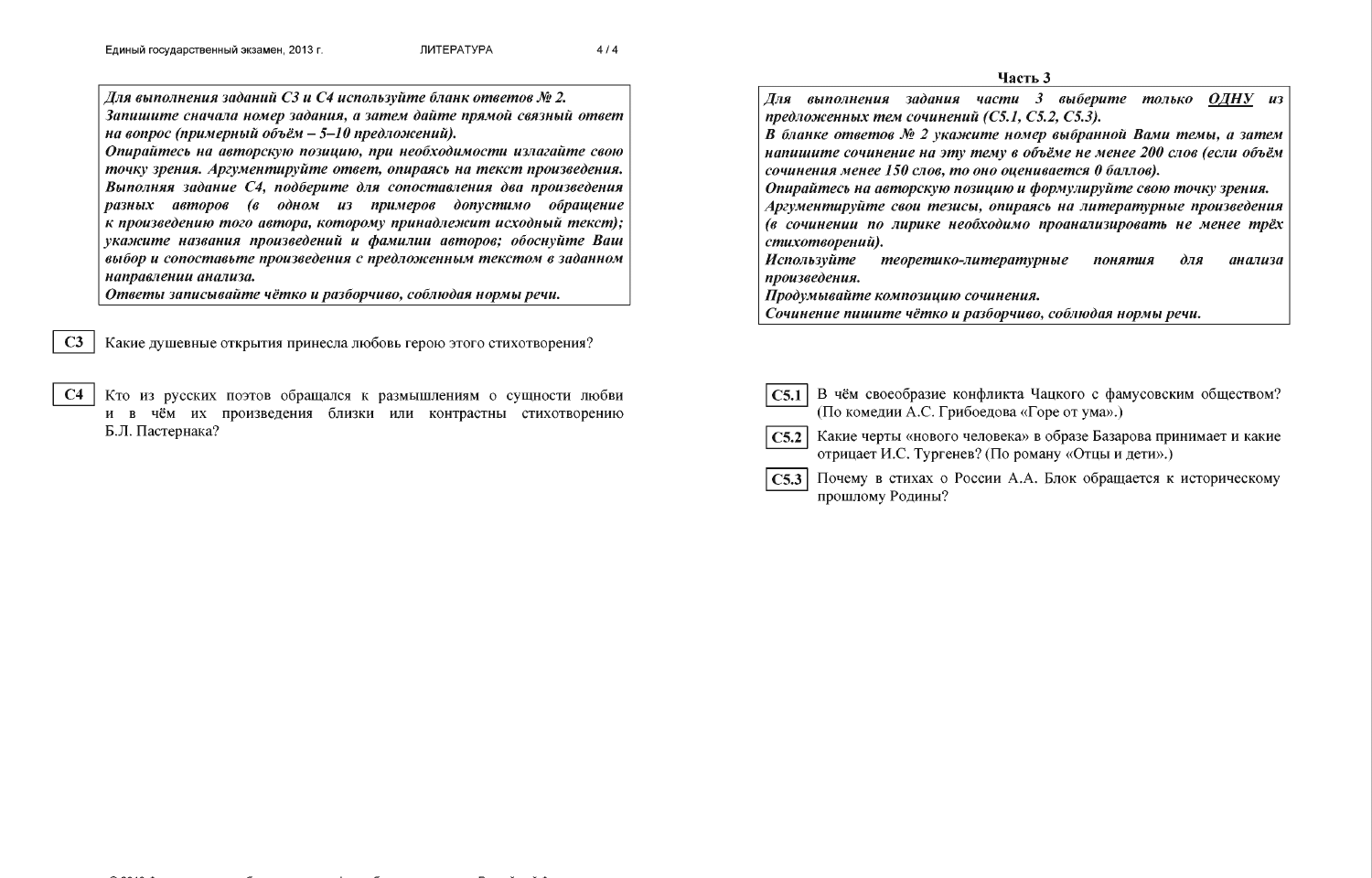Единый государственный экзамен по ЛИТЕРАТУРЕ

### Инструкция по выполнению работы

Экзаменационная работа по литературе состоит из 3 частей.

Часть 1 включает в себя анализ фрагмента эпического, или лироэпического, или драматического произведения: 7 заданий с кратким ответом (B1-B7), требующих написания слова, или сочетания слов, или последовательности цифр, и 2 задания с развёрнутым ответом в объёме 5-10 предложений (С1, С2).

Часть 2 включает в себя анализ лирического произведения: 5 заданий с кратким ответом (B8-B12) и 2 задания с развёрнутым ответом в объёме 5-10 предложений (СЗ, С4).

Выполняя задания С1-С4, постарайтесь сформулировать прямой связный ответ на поставленный вопрос, избегая пространных вступлений и характеристик, соблюдая нормы речи.

Указание на объём развёрнутых ответов в частях 1 и 2 условно, оценка ответа зависит от его содержательности.

Часть 3 включает в себя 3 задания, из которых нужно выбрать только ОДНО и дать на него развёрнутый аргументированный ответ в жанре сочинения на литературную тему объёмом не менее 200 слов.

При выполнении заданий с развёрнутым ответом опирайтесь на авторскую позицию, формулируйте свою точку зрения, используйте теоретико-литературные понятия для анализа произведения.

Продолжительность ЕГЭ по литературе - 235 минут. Рекомендуем не более 2 часов отвести на выполнение заданий частей 1 и 2, а остальное время - на задание части 3.

Ответы в бланках ЕГЭ записывайте чётко и разборчиво яркими чёрными чернилами. Допускается использование гелевой, капиллярной или перьевой ручек.

При выполнении заданий Вы можете пользоваться черновиком, но записи в нём не будут учитываться при оценивании работы.

Советуем выполнять задания в том порядке, в котором они даны. Для экономии времени пропускайте задание, которое не удаётся выполнить сразу, и переходите к следующему. Если после выполнения всей работы у Вас останется время, Вы сможете вернуться к пропущенным заданиям.

Баллы, полученные Вами за выполненные задания, суммируются. Постарайтесь выполнить как можно больше заланий и набрать наибольшее количество баллов.

### Желаем успеха!

Часть 1

Прочитайте приведённый ниже фрагмент произведения и выполните задания В1-В7; С1, С2.

# **VI**

Меж тем Онегина явленье У Лариных произвело На всех большое впечатленье И всех соседей развлекло. Пошла догалка за догадкой. Все стали толковать украдкой. Шутить, судить не без греха, Татьяне прочить жениха; Иные даже утверждали, Что свадьба слажена совсем, Но остановлена затем. Что модных колец не достали. О свальбе Ленского лавно У них уж было решено.

# **VII**

Татьяна слушала с досадой Такие сплетни; но тайком С неизъяснимою отрадой Невольно думала о том; И в сердце дума заронилась; Пора пришла, она влюбилась. Так в землю падшее зерно Весны огнём оживлено. Давно её воображение. Сгорая негой и тоской, Алкало пищи роковой; Лавно сердечное томленье Теснило ей младую грудь; Душа ждала... кого-нибудь,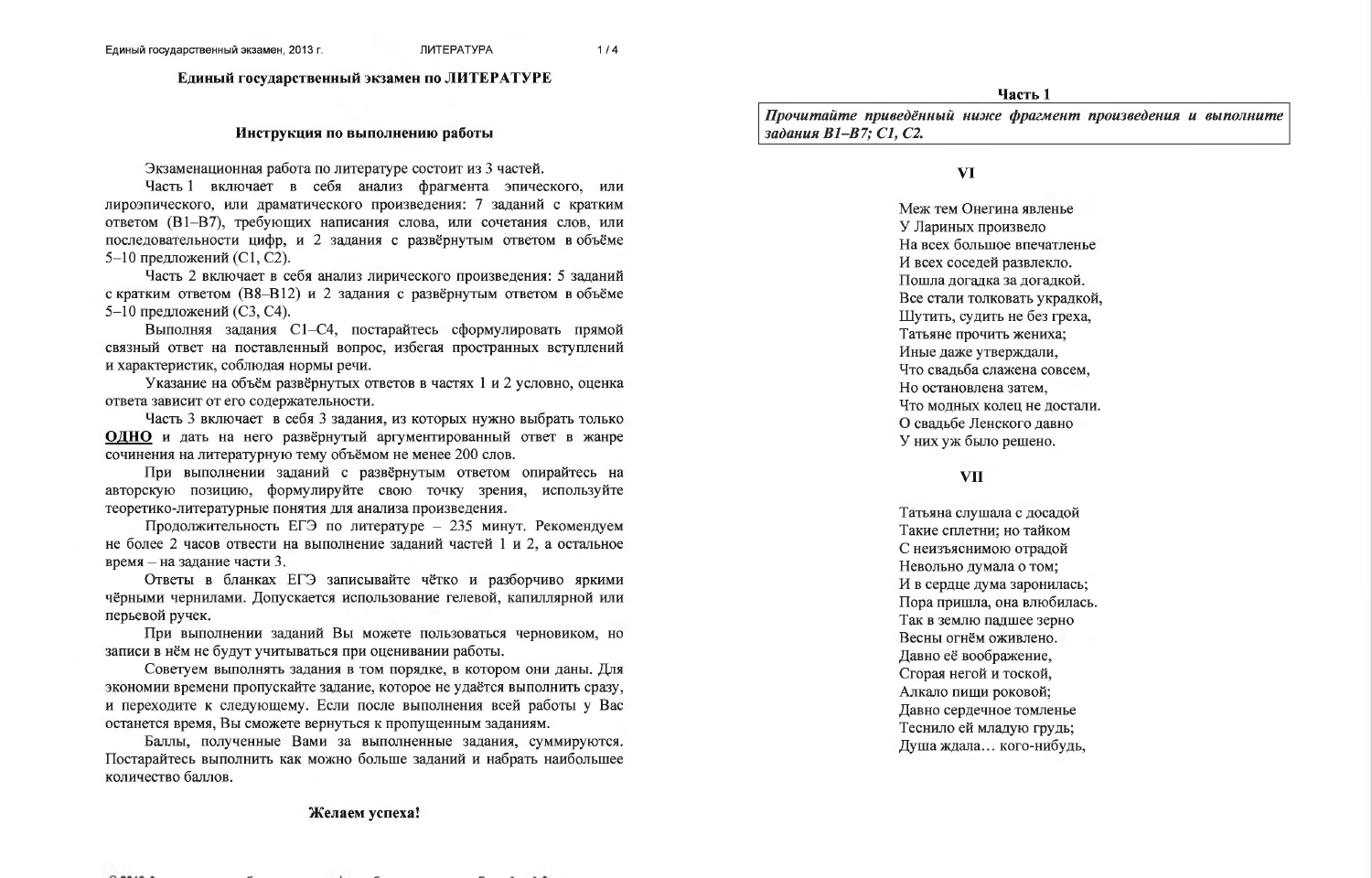## **VIII**

И дождалась... Открылись очи; Она сказала: это он! Увы! Теперь и дни и ночи, И жаркий одинокий сон, Всё полно им: всё деве милой Без умолку волшебной силой Твердит о нём. Докучны ей И звуки ласковых речей, И взор заботливой прислуги. В уныние погружена, Гостей не слушает она И проклинает их досуги, Их неожиданный приезд И продолжительный присест.

# IX

Теперь с каким она вниманьем Читает сладостный роман, С каким живым очарованьем Пьёт обольстительный обман! Счастливой силою мечтанья Одушевлённые создания, Любовник Юлии Вольмар, Малек-Адель и де Линар. И Вертер, мученик мятежный, И бесполобный Гранлисон. Который нам наводит сон, -Всё для мечтательницы нежной В единый образ облеклись, В олном Онегине слились. (А.С. Пушкин, «Евгений Онегин») Ответом к заданиям B1-В7 является слово, или словосочетание, или последовательность цифр. Впишите ответы сначала в текст работы, а затем перенесите их в бланк ответов № 1 справа от номера соответствующего задания, начиная с первой клеточки, без пробелов, запятых и других дополнительных символов. Каждую букву (иифру) пишите в отдельной клеточке в соответствии с приведёнными в бланке образцами.

 $B1$ Черты какого литературного направления, достигшего расцвета во второй половине XIX века, присутствуют в «Евгении Онегине»?

Ответ: При совмести с при собствении с при собствении с при собствении с при собствении с при собствении с при собствении с при собствении с при собствении с при собствении с при собствении с при собствении с при собствени

Каково авторское определение жанра «Евгения Онегина»?  $B2$ 

Ответ: При последните последните последните се при последните последните се при последните се при последните с

**B3** Назовите литературный род, к которому относится данное произведение А.С. Пушкина.

Ответ: При последните при последните при последните при последните при последните при последните при последните п

**B4** Укажите соответствие между тремя основными персонажами, упоминающимися в данном фрагменте, и присущими им качествами личности.

К каждой позиции первого столбца подберите соответствующую позицию из второго столбца.

| ПЕРСОНАЖИ | КАЧЕСТВА ЛИЧНОСТИ                   |
|-----------|-------------------------------------|
| А) Онегин | 1) цельность и нравственная чистота |

- 2) романтичность и несдержанность
- В) Ленский

Б) Татьяна

- 3) разочарованность и скептицизм
- 4) легкомыслие и глупость

Ответ запишите цифрами в таблице и перенесите в бланк ответов № 1.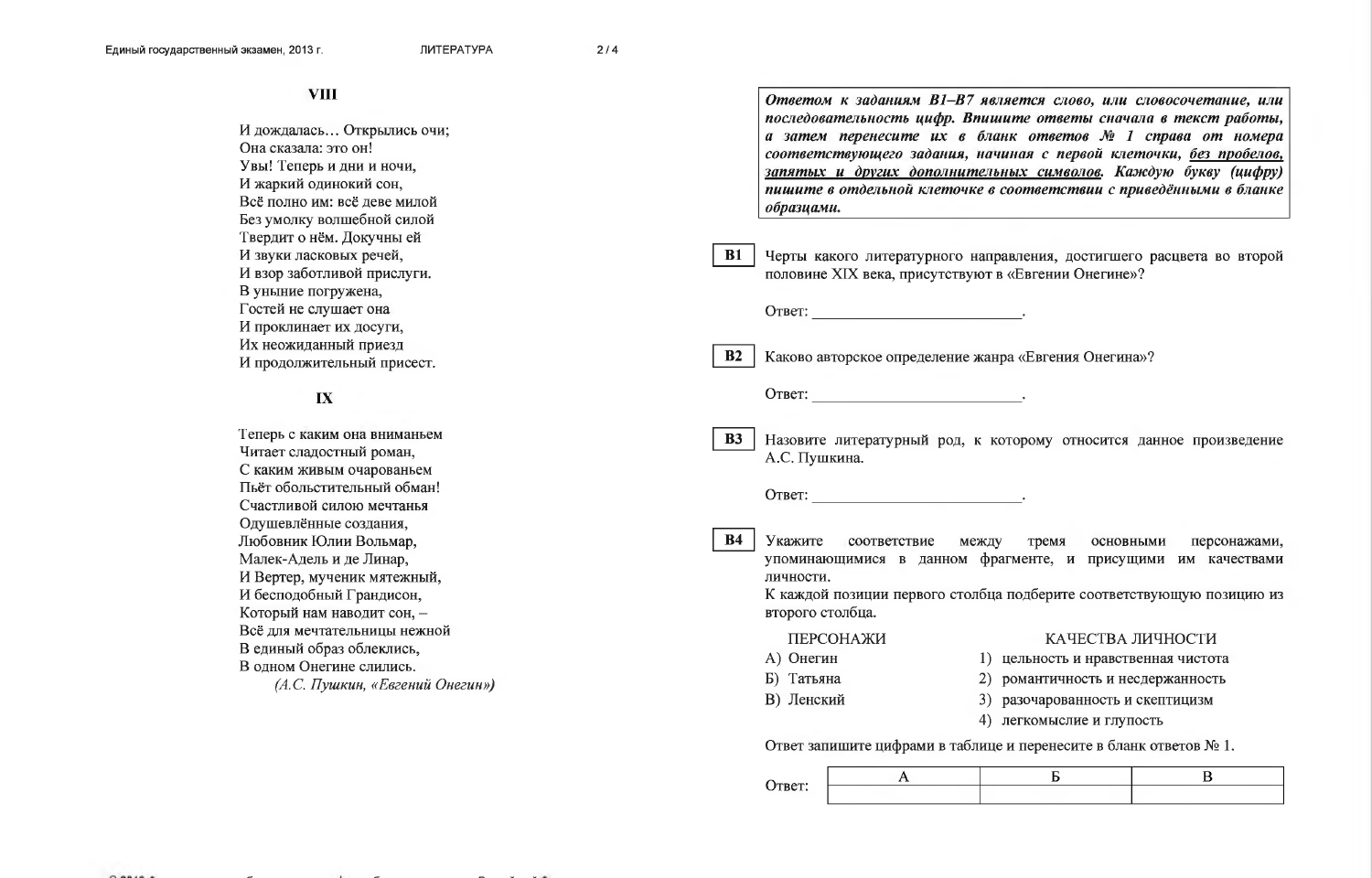С помощью какого художественного средства, представляющего собой **B5** употребление слов в переносном значении на основании сходства явлений, передано взволнованное состояние Татьяны Лариной: «С каким живым очарованьем / Пьёт обольстительный обман!»?

Ответ:

К какой стилистической фигуре, основанной на использовании одинаковых **B6** слов в начале строк, прибегает А.С. Пушкин в строфе VIII для передачи эмоционального состояния его героини?

Ответ: по последните село в село в село в село в село в село в село в село в село в село в село в село в село в

Представленный фрагмент делится на равные части. Как называется такое  $B7$ сочетание строк, объединённых общей мыслью и представляющих собой ритмическое и синтаксическое целое?

OTBeT:

 $C1$ 

Для выполнения заданий С1 и С2 используйте бланк ответов № 2. Запишите сначала номер задания, а затем дайте прямой связный ответ на вопрос (примерный объём - 5-10 предложений).

Опирайтесь на авторскую позицию, при необходимости излагайте свою точку зрения. Аргументируйте ответ, опираясь на текст произведения. Выполняя задание С2, подберите для сопоставления два произведения разных авторов (в одном из примеров допустимо обращение к произведению того автора, которому принадлежит исходный текст); укажите названия произведений и фамилии авторов; обоснуйте Ваш выбор и сопоставьте произведения с предложенным текстом в заданном направлении анализа.

Ответы записывайте чётко и разборчиво, соблюдая нормы речи.

Почему выбор Татьяны Лариной пал именно на Евгения Онегина?

В каких произведениях русских писателей речь идёт о сватовстве и в чём  $C2$ эти произведения можно сопоставить с предложенным для анализа фрагментом?

Прочитайте приведённое ниже произведение и выполните задания В8-B12; C3, C4.

> Ночь, улица, фонарь, аптека, Бессмысленный и тусклый свет. Живи ещё хоть четверть века-Всё будет так. Исхода нет.

Умрёшь - начнёшь опять сначала, И повторится всё, как встарь: Ночь, ледяная рябь канала, Аптека, улица, фонарь.  $(A.A. B now, 1912)$ 

Ответом к заданиям В8-В12 является слово, или словосочетание, или последовательность иифр. Впишите ответы сначала в текст работы. а затем перенесите их в бланк ответов  $N_2$  1 справа от номера соответствующего задания, начиная с первой клеточки, без пробелов, запятых и других дополнительных символов. Каждую букву (шифру) пишите в отдельной клеточке в соответствии с приведёнными в бланке образцами.

Назовите поэтическое течение начала XX века, в русле которого развивалось **B8** творчество А.А. Блока.

Ответ: по последните село в село в село в село в село в село в село в село в село в село в село в село в село в

**B9** Назовите тип композиции, характеризующийся финальным возвращением к исходной мысли, образу.

Ответ: При совмести с последник совмести с при совмести с при совмести с при совмести с при совмести с при совмести с при совмести с при совмести с при совмести с при совмести с при совмести с при совмести с при совмести с

Укажите термин, обозначающий созвучие окончаний стихотворных строк **B10** (сначала - канала; встарь - фонарь).

Ответ: при последните село в село в село в село в село в село в село в село в село в село в село в село в село в с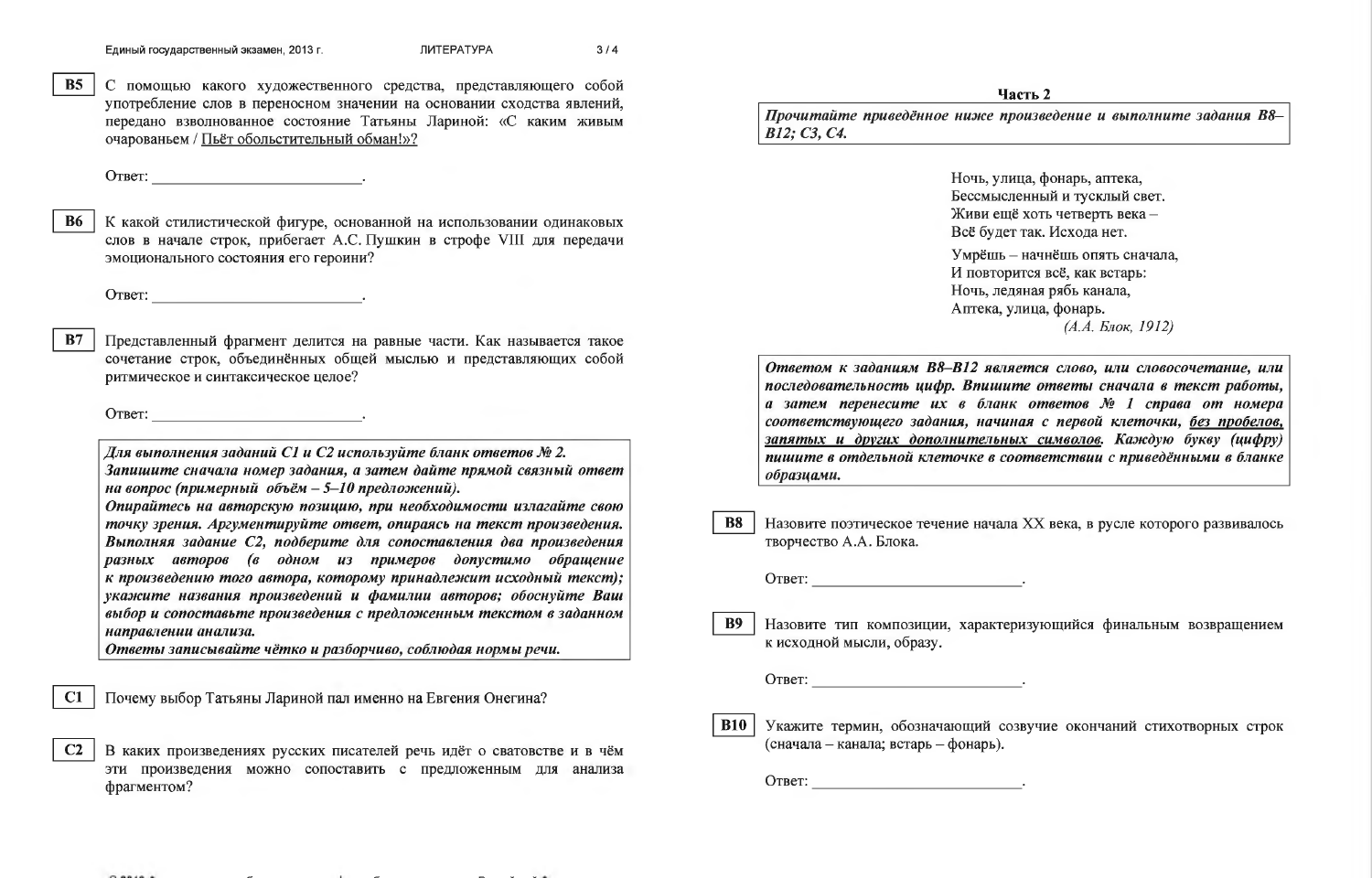Из приведённого ниже перечня выберите три названия художественных средств и приёмов, использованных поэтом в стихотворении.

1) риторический вопрос

- 2) звукопись
- 3) эпитет
- 4) гротеск
- 5) сравнение

Впишите соответствующие номера в таблицу в любой последовательности и перенесите в бланк ответов № 1.

Ответ:

 $B12$ 

 $B11$ 

Опираясь на вторую строфу стихотворения, определите его размер (без указания количества стоп).

Ответ:

Для выполнения заданий СЗ и С4 используйте бланк ответов № 2. Запишите сначала номер задания, а затем дайте прямой связный ответ на вопрос (примерный объём - 5-10 предложений).

Опирайтесь на авторскую позицию, при необходимости излагайте свою точку зрения. Аргументируйте ответ, опираясь на текст произведения. Выполняя задание С4, подберите для сопоставления два произведения разных авторов (в одном из примеров допустимо обращение к произведению того автора, которому принадлежит исходный текст); укажите названия произведений и фамилии авторов; обоснуйте Ваш выбор и сопоставьте произведения с предложенным текстом в заданном направлении анализа.

Ответы записывайте чётко и разборчиво, соблюдая нормы речи.

 $C3$ 

Каким настроением окрашено авторское размышление о бытии в стихотворении «Ночь, улица, фонарь, аптека...»?

 $C4$ В каких произведениях русских поэтов звучат философские вопросы и в чём эти произведения созвучны стихотворению «Ночь, улица, фонарь, аптека...»? Для выполнения задания части 3 выберите только ОДНУ из предложенных тем сочинений (С5.1, С5.2, С5.3). В бланке ответов № 2 укажите номер выбранной Вами темы, а затем

напишите сочинение на эту тему в объёме не менее 200 слов (если объём сочинения менее 150 слов, то оно оценивается 0 баллов).

Опирайтесь на авторскую позицию и формулируйте свою точку зрения. Аргументируйте свои тезисы, опираясь на литературные произведения (в сочинении по лирике необходимо проанализировать не менее трёх

стихотворений). Используйте теоретико-литературные понятия  $\partial \mathcal{A} \mathcal{A}$ анализа произведения.

Продумывайте композицию сочинения.

Сочинение пишите чётко и разборчиво, соблюдая нормы речи.

- С5.1 Почему Фамусов и Чацкий произносят самые большие и содержательные монологи в пьесе? (По комедии А.С. Грибоедова  $\langle \sqrt{\text{C}C}$  or  $\langle \text{VMA} \rangle$ .)
- С5.2 Какова роль Наташи Ростовой в судьбе Андрея Болконского? (По роману Л.Н. Толстого «Война и мир».)
- Почему основное действие пьесы М. Горького разворачивается  $|C5.3|$ в городской ночлежке? (По пьесе М. Горького «На дне».)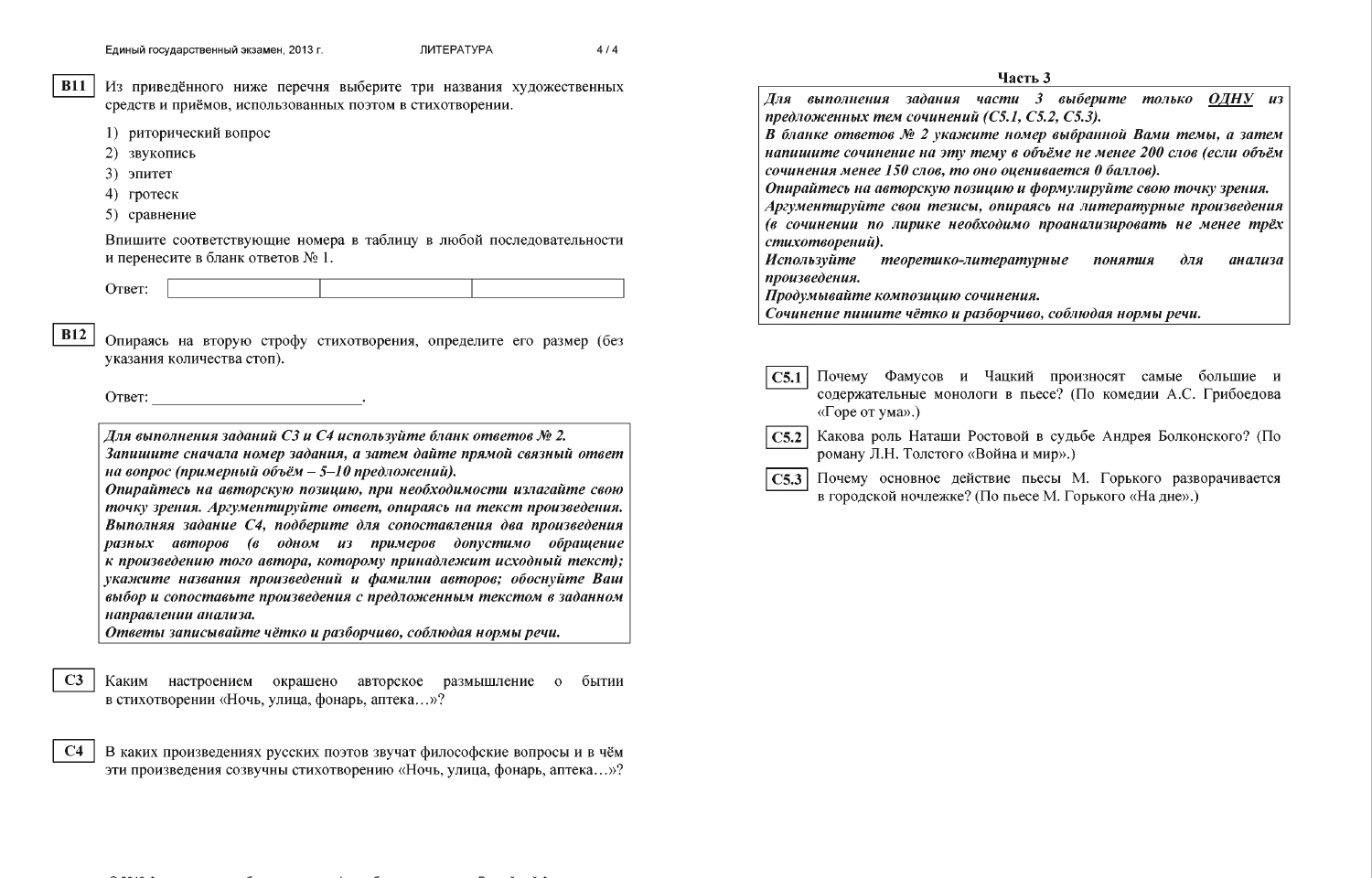Единый государственный экзамен по ЛИТЕРАТУРЕ

**ЛИТЕРАТУРА** 

#### Инструкция по выполнению работы

Экзаменационная работа по литературе состоит из 3 частей.

Часть 1 включает в себя анализ фрагмента эпического, или лироэпического, или драматического произведения: 7 заданий с кратким ответом (B1-B7), требующих написания слова, или сочетания слов, или последовательности цифр, и 2 задания с развёрнутым ответом в объёме 5-10 предложений (С1, С2).

Часть 2 включает в себя анализ лирического произведения: 5 заданий с кратким ответом (В8-В12) и 2 задания с развёрнутым ответом в объёме 5-10 предложений (СЗ, С4).

Выполняя задания С1-С4, постарайтесь сформулировать прямой связный ответ на поставленный вопрос, избегая пространных вступлений и характеристик, соблюдая нормы речи.

Указание на объём развёрнутых ответов в частях 1 и 2 условно, оценка ответа зависит от его содержательности.

Часть 3 включает в себя 3 задания, из которых нужно выбрать только ОДНО и дать на него развёрнутый аргументированный ответ в жанре сочинения на литературную тему объёмом не менее 200 слов.

При выполнении заданий с развёрнутым ответом опирайтесь на авторскую позицию, формулируйте свою точку зрения, используйте теоретико-литературные понятия для анализа произведения.

Продолжительность ЕГЭ по литературе - 235 минут. Рекомендуем не более 2 часов отвести на выполнение заданий частей 1 и 2, а остальное время - на задание части 3.

Ответы в бланках ЕГЭ записывайте чётко и разборчиво яркими чёрными чернилами. Допускается использование гелевой, капиллярной или перьевой ручек.

При выполнении заданий Вы можете пользоваться черновиком, но записи в нём не будут учитываться при оценивании работы.

Советуем выполнять задания в том порядке, в котором они даны. Для экономии времени пропускайте задание, которое не удаётся выполнить сразу, и переходите к следующему. Если после выполнения всей работы у Вас останется время. Вы сможете вернуться к пропущенным заданиям.

Баллы, полученные Вами за выполненные задания, суммируются. Постарайтесь выполнить как можно больше заданий и набрать наибольшее количество баллов.

### Желаем успеха!

Часть 1

Прочитайте приведённый ниже фрагмент произведения и выполните задания В1-В7; С1, С2.

## **VI**

Меж тем Онегина явленье У Лариных произвело На всех большое впечатленье И всех соседей развлекло. Пошла догалка за догадкой. Все стали толковать украдкой, Шутить, судить не без греха, Татьяне прочить жениха; Иные даже утверждали, Что свадьба слажена совсем, Но остановлена затем. Что модных колец не достали. О свадьбе Ленского давно У них уж было решено.

# **VII**

Татьяна слушала с досадой Такие сплетни; но тайком С неизъяснимою отрадой Невольно думала о том; И в сердце дума заронилась; Пора пришла, она влюбилась. Так в землю падшее зерно Весны огнём оживлено. Давно её воображение, Сгорая негой и тоской, Алкало пищи роковой; Давно сердечное томленье Теснило ей младую грудь; Душа ждала... кого-нибудь,

# **VIII**

И дождалась... Открылись очи: Она сказала: это он! Увы! Теперь и дни и ночи, И жаркий одинокий сон, Всё полно им: всё деве милой Без умолку волшебной силой Твердит о нём. Докучны ей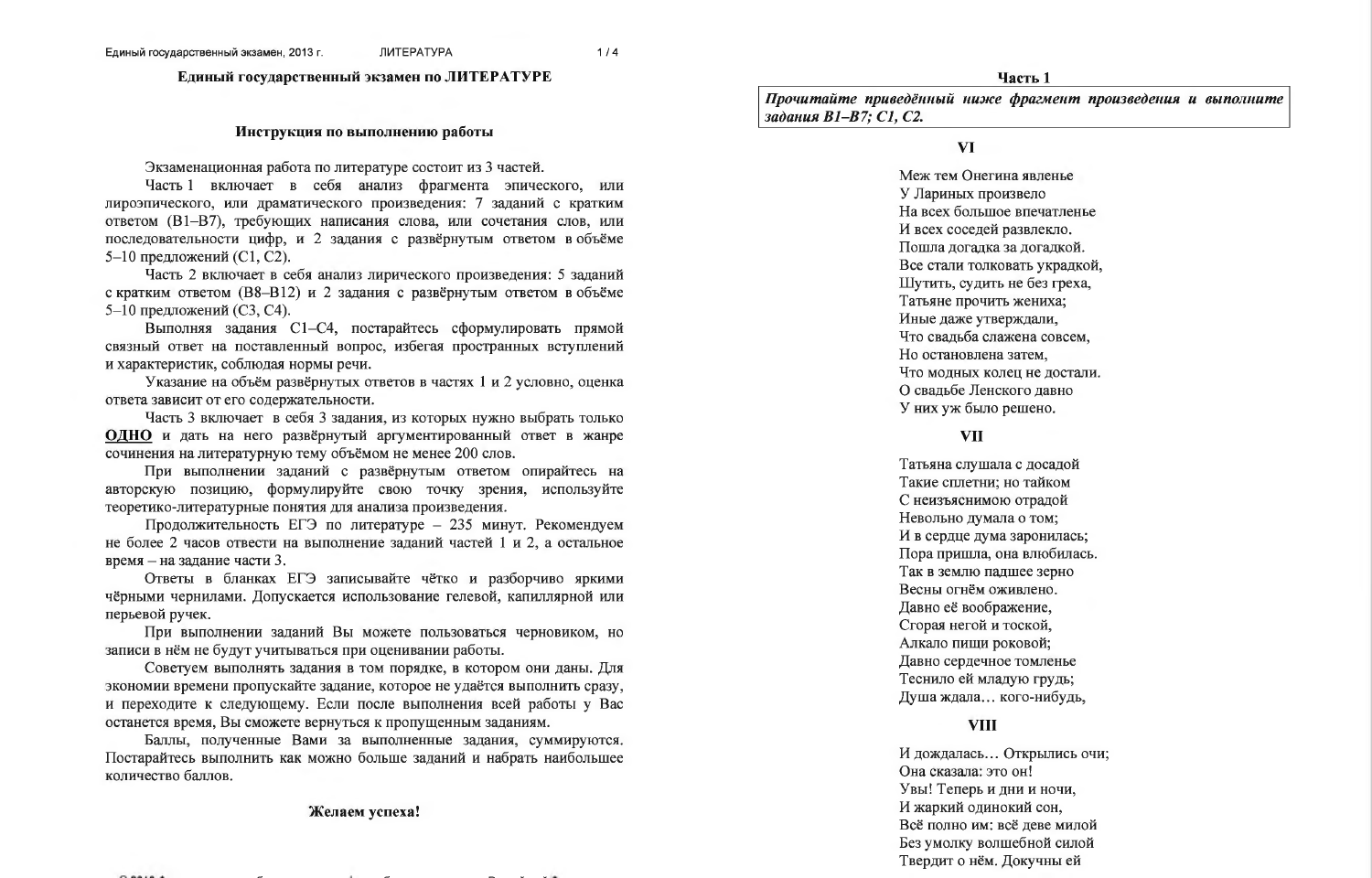$\sim$   $\sim$ 

И звуки ласковых речей, И взор заботливой прислуги. В уныние погружена, Гостей не слушает она И проклинает их досуги, Их неожиданный приезд И продолжительный присест.

# $\mathbf{I} \mathbf{X}$

Теперь с каким она вниманьем Читает сладостный роман, С каким живым очарованьем Пьёт обольстительный обман! Счастливой силою мечтанья Одушевлённые создания, Любовник Юлии Вольмар, Малек-Адель и де Линар, И Вертер, мученик мятежный, И бесподобный Грандисон, Который нам наводит сон, -Всё для мечтательницы нежной В единый образ облеклись. В одном Онегине слились. (А.С. Пушкин, «Евгений Онегин»)

Ответом к заданиям В1-В7 является слово, или словосочетание, последовательность цифр. Впишите ответы сначала в текст рабо а затем перенесите их в бланк ответов № 1 справа от нол соответствующего задания, начиная с первой клеточки, без пробелов запятых и других дополнительных символов. Каждую букву (цифру) пишите в отдельной клеточке в соответствии с приведёнными в бланке образиами.

Черты какого литературного направления, достигшего расцвета во второй  $B1$ половине XIX века, присутствуют в «Евгении Онегине»?

Ответ: что с последните село с последните село с последните село с последните село с последните село с последните с

 $R<sub>2</sub>$ 

Каково авторское определение жанра «Евгения Онегина»?

Ответ: по последните село в село с последните село с последните село с по последните село с по село с по село с

| 214                 |                                                       |                                                                                                                                                                                           |                                                                                                       |                                                                                                    |  |  |  |
|---------------------|-------------------------------------------------------|-------------------------------------------------------------------------------------------------------------------------------------------------------------------------------------------|-------------------------------------------------------------------------------------------------------|----------------------------------------------------------------------------------------------------|--|--|--|
|                     | B <sub>3</sub><br>А.С. Пушкина.                       | Назовите литературный род, к которому относится данное произведение                                                                                                                       |                                                                                                       |                                                                                                    |  |  |  |
|                     |                                                       | Ответ: при последните село в последните село в село в село в село в село в село в село в село в село в село в                                                                             |                                                                                                       |                                                                                                    |  |  |  |
|                     | <b>B4</b><br>Укажите<br>личности.<br>второго столбца. | соответствие<br>упоминающимися в данном фрагменте, и присущими им качествами                                                                                                              | тремя<br>между                                                                                        | основными<br>персонажами,<br>К каждой позиции первого столбца подберите соответствующую позицию из |  |  |  |
|                     |                                                       | ПЕРСОНАЖИ                                                                                                                                                                                 | КАЧЕСТВА ЛИЧНОСТИ                                                                                     |                                                                                                    |  |  |  |
|                     | А) Онегин                                             |                                                                                                                                                                                           | 1) цельность и нравственная чистота                                                                   |                                                                                                    |  |  |  |
|                     | Б) Татьяна                                            |                                                                                                                                                                                           | 2) романтичность и несдержанность<br>3) разочарованность и скептицизм<br>легкомыслие и глупость<br>4) |                                                                                                    |  |  |  |
|                     | В) Ленский                                            |                                                                                                                                                                                           |                                                                                                       |                                                                                                    |  |  |  |
|                     |                                                       |                                                                                                                                                                                           |                                                                                                       |                                                                                                    |  |  |  |
|                     |                                                       | Ответ запишите цифрами в таблице и перенесите в бланк ответов № 1.                                                                                                                        |                                                                                                       |                                                                                                    |  |  |  |
|                     | Ответ:                                                | A                                                                                                                                                                                         | Б                                                                                                     | B                                                                                                  |  |  |  |
| или<br>оты,<br>мера | <b>B5</b><br>Ответ:                                   | употребление слов в переносном значении на основании сходства явлений,<br>передано взволнованное состояние Татьяны Лариной: «С каким живым<br>очарованьем / Пьёт обольстительный обман!»? |                                                                                                       | С помощью какого художественного средства, представляющего собой                                   |  |  |  |
| $\rho$ nne          |                                                       |                                                                                                                                                                                           |                                                                                                       |                                                                                                    |  |  |  |

К какой стилистической фигуре, основанной на использовании одинаковых **B6** слов в начале строк, прибегает А.С. Пушкин в строфе VIII для передачи эмоционального состояния его героини?

Ответ: по последните село в село с последните село с последните село с по последните село с по село с по село с

Представленный фрагмент делится на равные части. Как называется такое  $B7$ сочетание строк, объединённых общей мыслью и представляющих собой ритмическое и синтаксическое целое?

Ответ: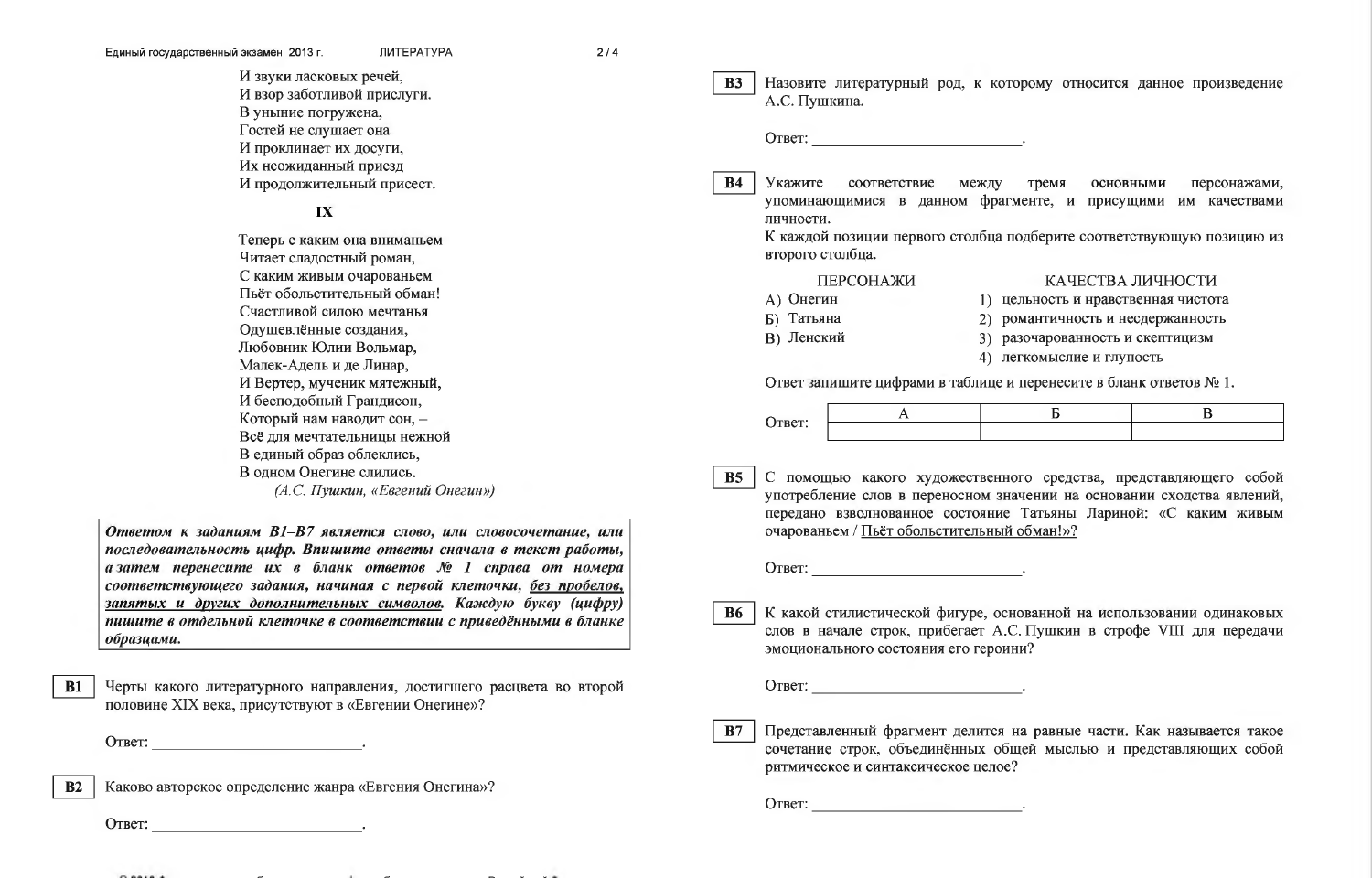Для выполнения заданий С1 и С2 используйте бланк ответов № 2. Запишите сначала номер задания, а затем дайте прямой связный ответ на вопрос (примерный объём - 5-10 предложений).

Опирайтесь на авторскую позицию, при необходимости излагайте свою точку зрения. Аргументируйте ответ, опираясь на текст произведения. Выполняя задание С2, подберите для сопоставления два произведения разных авторов (в одном из примеров допустимо обращение к произведению того автора, которому принадлежит исходный текст); укажите названия произведений и фамилии авторов; обоснуйте Ваш выбор и сопоставьте произведения с предложенным текстом в заданном направлении анализа.

Ответы записывайте чётко и разборчиво, соблюдая нормы речи.

Почему выбор Татьяны Лариной пал именно на Евгения Онегина?

 $C1$ 

В каких произведениях русских писателей речь идёт о сватовстве и в чём  $C2$ эти произвеления можно сопоставить с предложенным для анализа фрагментом?

Прочитайте приведённое ниже произведение и выполните задания В8-B12: C3. C4.

> Любить иных - тяжёлый крест, А ты прекрасна без извилин, И прелести твоей секрет Разгадке жизни равносилен. Весною слышен шорох снов И шелест новостей и истин. Ты из семьи таких основ. Твой смысл, как воздух, бескорыстен. Легко проснуться и прозреть, Словесный сор из сердца вытрясть И жить, не засоряясь впредь, Всё это - не большая хитрость. (Б.Л. Пастернак, 1931)

Ответом к заданиям В8-В12 является слово, или словосочетание, или последовательность цифр. Впишите ответы сначала в текст работы, а затем перенесите их в бланк ответов  $N_2$  1 справа от номера соответствующего задания, начиная с первой клеточки, без пробелов, запятых и других дополнительных символов. Каждую букву (цифру) пишите в отдельной клеточке в соответствии с приведёнными в бланке образиами.

**B8** 

К какому роду литературы относится это произведение?

Ответ: на последните село в село в село в село в село в село в село в село в село в село в село в село в село в

Какой вид звукописи использует Пастернак в стихах: «Весною слышен **B**9 шорох снов / И шелест новостей и истин»?

Ответ: на последните село в село в село в село в село в село в село в село в село в село в село в село в село в с

**B10** | Как называется созвучие концов стихотворных строк (снов – основ; истин – бескорыстен и т.п.)?

and the contract of the contract of the Ответ: